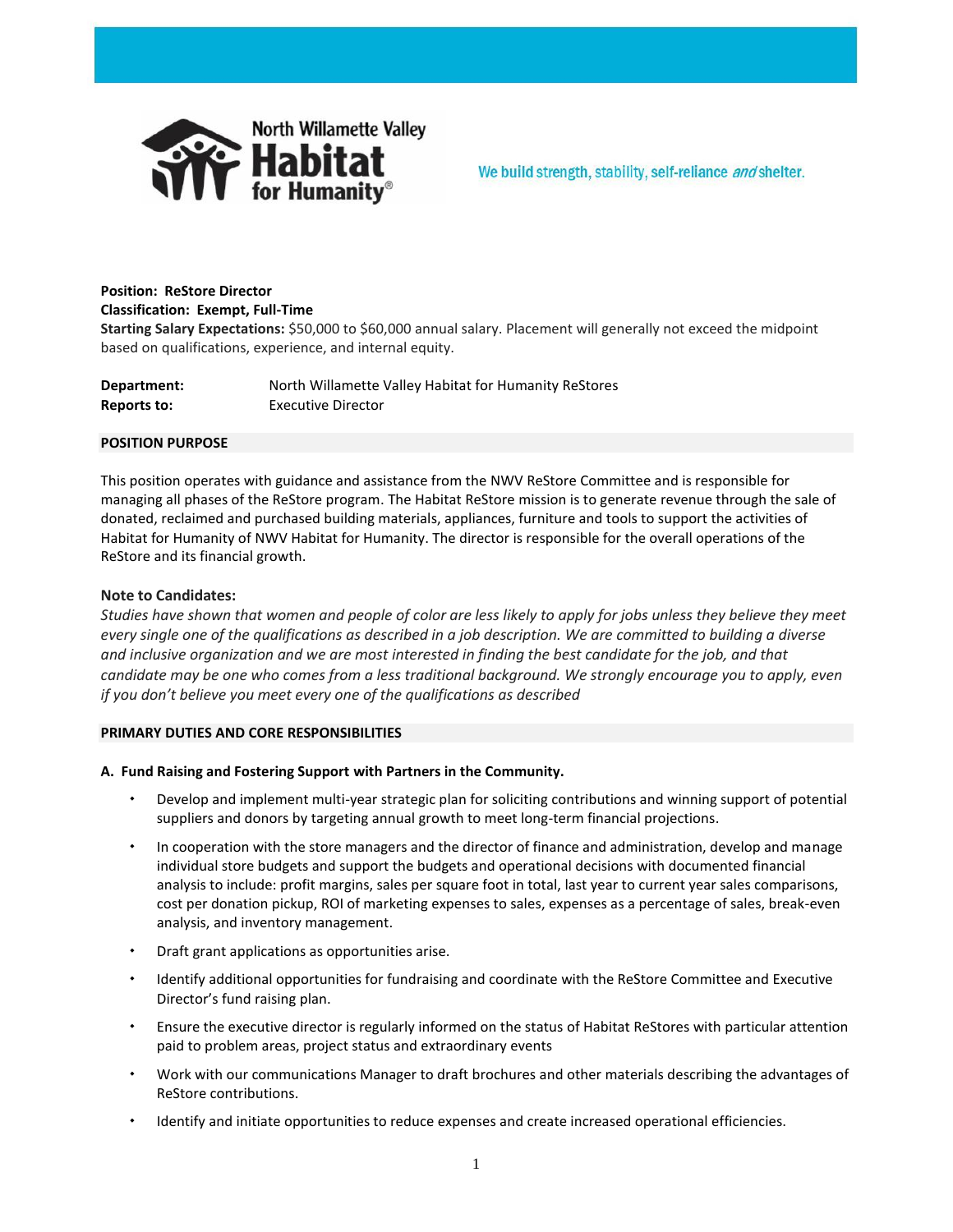

Develop long-term, collaborative relationships with community based trade/business groups, churches,

We build strength, stability, self-reliance and shelter.

donors and others to secure donations and raise awareness of local affiliate mission in the community.

## **B. Develop and Implement Policies and Procedures**

- Identify policies that need to be drafted and recommend modifications to existing policies.
- Provide reports on store performance or strategic projections as needed. These reports could include inventory turnover, discounts, and returns, earnings per store per open hour, earnings paid per employee hour and net cash to organization forecasting.
- Oversee the development of necessary policies and procedures for store operations, sales, salvage, material acquisition, etc.
- Identify potential conflicts between ReStore and other HOCO HFH programs.
- Develop and maintain policies and procedures relating to the daily operation of the ReStore.
- Responsible for operations management, including consistent, safe and positive development of associates and assets in order to provide a high quality donor to customer experience.

### **C. Manage ReStore Operations**

- Oversee all retail operations and ensure consistent, smooth and efficient operations of two stores.
- Responsible for driving donations, sales and profits of the Habitat ReStore to further the affiliate's mission and working with various internal and external resources to positively promote the Habitat ReStore NWV Habitat for Humanity.
- Provide training resources to the store managers in order for them to direct store operations.
- Supervise maintenance of facility and equipment.
- Supervise ReStore staff, volunteers and conduct performance reviews.
- Responsible for the volunteer recruitment, training and appreciation in coordination with Volunteer Manager.
- Management of retail staff and volunteers to provide a high level of customer service.
- Orient staff and volunteers to the mission of HFH and the ReStore's role and responsibility.
- Ensure adequate training is provided to staff and volunteers.
- Spend weekly time on the sales floor.
- Monitor expenses within budgeting constraints
- Enhance the organization's culture by reinforcing core values and fostering a positive work environment.
- Provide training resources to the Store Manager in order for them to direct store operations in the absence of the manager.

 $\mathbf{A}$ 

### **D. Ensure Accountability to Funding Sources and Board of Directors**

- Oversee preparation of monthly financial reports for Executive Director, and Finance Committee.
- Develop work plans and assignments to meet commitments made to various agencies.
- Prepare program/progress reports on a timely basis.